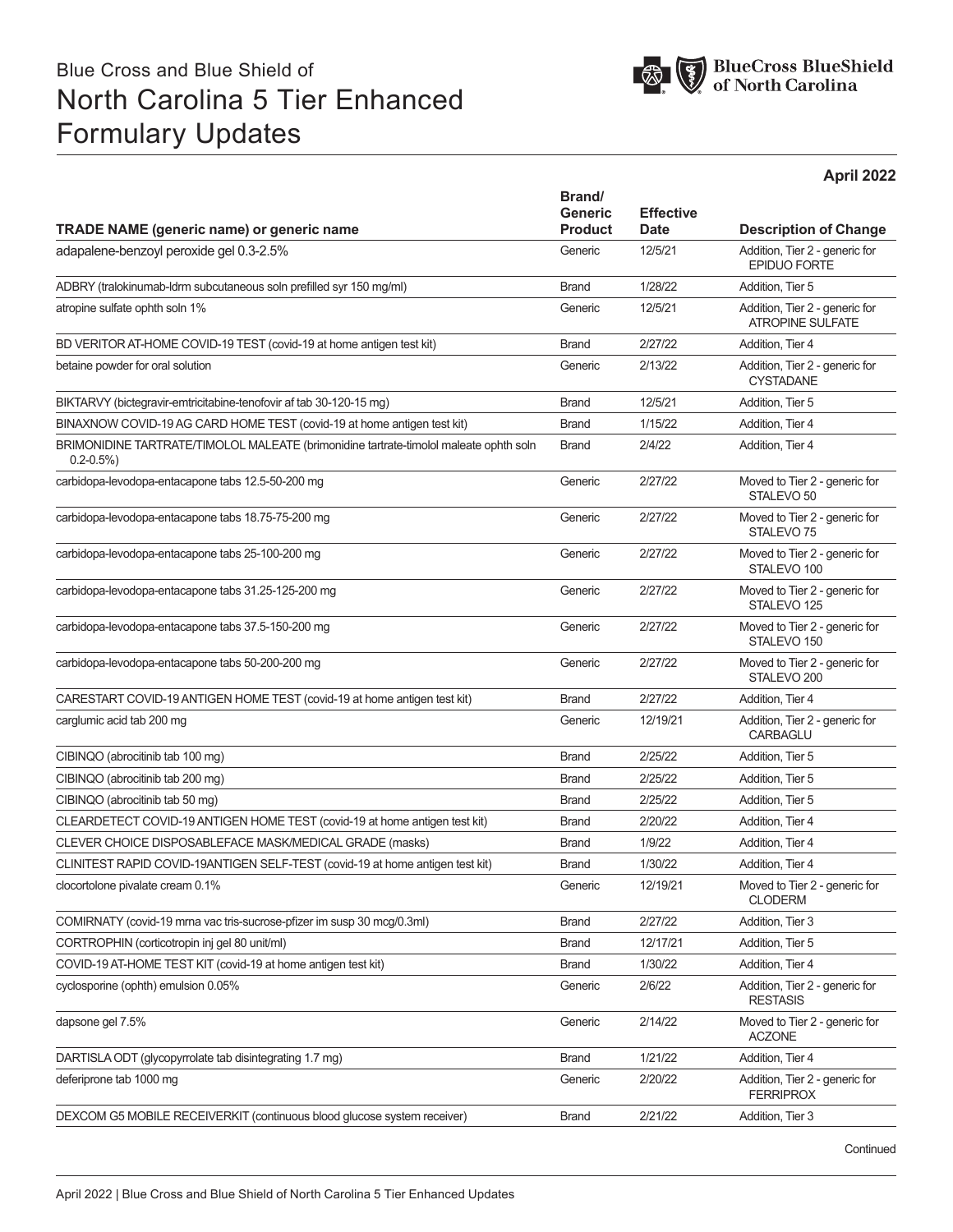### Blue Cross and Blue Shield of North Carolina 5 Tier Enhanced Formulary Updates continued

**April 2022**

| <b>TRADE NAME (generic name) or generic name</b>                                 | Brand/<br>Generic<br><b>Product</b> | <b>Effective</b><br><b>Date</b> | <b>Description of Change</b>                       |
|----------------------------------------------------------------------------------|-------------------------------------|---------------------------------|----------------------------------------------------|
| DEXCOM G5 MOBILE TRANSMITTER KIT (continuous blood glucose system transmitter)   | <b>Brand</b>                        | 2/21/22                         | Addition, Tier 3                                   |
| DEXCOM G5 MOBILE/G4 PLATINUM SENSOR KIT (continuous blood glucose system sensor) | <b>Brand</b>                        | 2/21/22                         | Addition, Tier 3                                   |
| DEXCOM G5 RECEIVER KIT (continuous blood glucose system receiver)                | <b>Brand</b>                        | 2/21/22                         | Addition, Tier 3                                   |
| DEXLANSOPRAZOLE (dexlansoprazole cap delayed release 30 mg)                      | <b>Brand</b>                        | 12/31/21                        | Addition, Tier 4                                   |
| DEXLANSOPRAZOLE (dexlansoprazole cap delayed release 60 mg)                      | <b>Brand</b>                        | 12/31/21                        | Addition, Tier 4                                   |
| DIFICID (fidaxomicin for susp 40 mg/ml)                                          | <b>Brand</b>                        | 4/1/22                          | Moved to Tier 4                                    |
| DIFICID (fidaxomicin tab 200 mg)                                                 | <b>Brand</b>                        | 4/1/22                          | Moved to Tier 4                                    |
| digoxin tab 62.5 mcg (0.0625 mg)                                                 | Generic                             | 2/20/22                         | Addition, Tier 2 - generic for<br><b>LANOXIN</b>   |
| DOPTELET (avatrombopag maleate tab 20 mg (base equiv))                           | <b>Brand</b>                        | 1/1/22                          | Moved to Tier 4                                    |
| DUPIXENT (dupilumab subcutaneous soln pen-injector 200 mg/1.14ml)                | <b>Brand</b>                        | 1/1/22                          | Moved to Tier 4                                    |
| DUPIXENT (dupilumab subcutaneous soln pen-injector 300 mg/2ml)                   | <b>Brand</b>                        | 1/1/22                          | Moved to Tier 4                                    |
| DUPIXENT (dupilumab subcutaneous soln prefilled syringe 100 mg/0.67ml)           | <b>Brand</b>                        | 1/1/22                          | Moved to Tier 4                                    |
| DUPIXENT (dupilumab subcutaneous soln prefilled syringe 200 mg/1.14ml)           | <b>Brand</b>                        | 1/1/22                          | Moved to Tier 4                                    |
| DUPIXENT (dupilumab subcutaneous soln prefilled syringe 300 mg/2ml)              | <b>Brand</b>                        | 1/1/22                          | Moved to Tier 4                                    |
| ELLUME COVID-19 HOME TEST (covid-19 at home antigen test kit)                    | <b>Brand</b>                        | 1/15/22                         | Addition, Tier 4                                   |
| EULEXIN (flutamide cap 125 mg)                                                   | <b>Brand</b>                        | 12/17/21                        | Addition, Tier 5                                   |
| FASENRA PEN (benralizumab subcutaneous soln auto-injector 30 mg/ml)              | <b>Brand</b>                        | 1/1/22                          | Moved to Tier 4                                    |
| FLEQSUVY (baclofen susp 25 mg/5ml)                                               | <b>Brand</b>                        | 2/25/22                         | Addition, Tier 4                                   |
| FLOWFLEX COVID-19 ANTIGEN HOME TEST (covid-19 at home antigen test kit)          | <b>Brand</b>                        | 1/15/22                         | Addition, Tier 4                                   |
| glycopyrrolate oral soln 1 mg/5ml                                                | Generic                             | 1/9/22                          | Addition, Tier 2 - generic for<br><b>CUVPOSA</b>   |
| GVOKE KIT (glucagon subcutaneous soln 1 mg/0.2ml)                                | <b>Brand</b>                        | 2/3/22                          | Addition, Tier 3                                   |
| HYCODAN (hydrocodone w/ homatropine tab 5-1.5 mg)                                | <b>Brand</b>                        | 12/31/21                        | Addition, Tier 4 - generics<br>available           |
| IHEALTH COVID-19 ANTIGENRAPID TEST (covid-19 at home antigen test kit)           | <b>Brand</b>                        | 1/30/22                         | Addition, Tier 4                                   |
| INTELISWAB COVID-19 RAPID TEST (covid-19 at home antigen test kit)               | <b>Brand</b>                        | 1/15/22                         | Addition, Tier 4                                   |
| LANTUS (insulin glargine inj 100 unit/ml)                                        | <b>Brand</b>                        | 4/1/22                          | Moved to Tier 4                                    |
| LANTUS SOLOSTAR (insulin glargine soln pen-injector 100 unit/ml)                 | <b>Brand</b>                        | 4/1/22                          | Moved to Tier 4                                    |
| LIVTENCITY (maribavir tab 200 mg)                                                | <b>Brand</b>                        | 12/17/21                        | Addition, Tier 5                                   |
| maraviroc tab 150 mg                                                             | Generic                             | 2/13/22                         | Addition, Tier 2 - generic for<br><b>SELZENTRY</b> |
| maraviroc tab 300 mg                                                             | Generic                             | 2/13/22                         | Addition, Tier 2 - generic for<br><b>SELZENTRY</b> |
| methyltestosterone cap 10 mg                                                     | Generic                             | 2/24/22                         | Moved to Tier 2                                    |
| MOLNUPIRAVIR (molnupiravir cap 200 mg)                                           | <b>Brand</b>                        | 12/26/21                        | Addition, Tier 4                                   |
| MULTI-MAC (prenatal vit w/ fe fum-methylfolate-fa tab 15-0.75-1 mg)              | <b>Brand</b>                        | 2/18/22                         | Addition, Tier 4                                   |
| MYFEMBREE (relugolix-estradiol-norethindrone acetate tab 40-1-0.5 mg)            | <b>Brand</b>                        | 4/1/22                          | Moved to Tier 3                                    |
| naloxone hcl nasal spray 4 mg/0.1ml                                              | Generic                             | 12/26/21                        | Addition, Tier 2 - generic for<br><b>NARCAN</b>    |
| NARCAN (naloxone hcl nasal spray 4 mg/0.1ml)                                     | <b>Brand</b>                        | 4/1/22                          | Moved to Tier 4 - generics<br>available            |
| NEVIRAPINE (nevirapine susp 50 mg/5ml)                                           | <b>Brand</b>                        | 4/1/22                          | Moved to Tier 4                                    |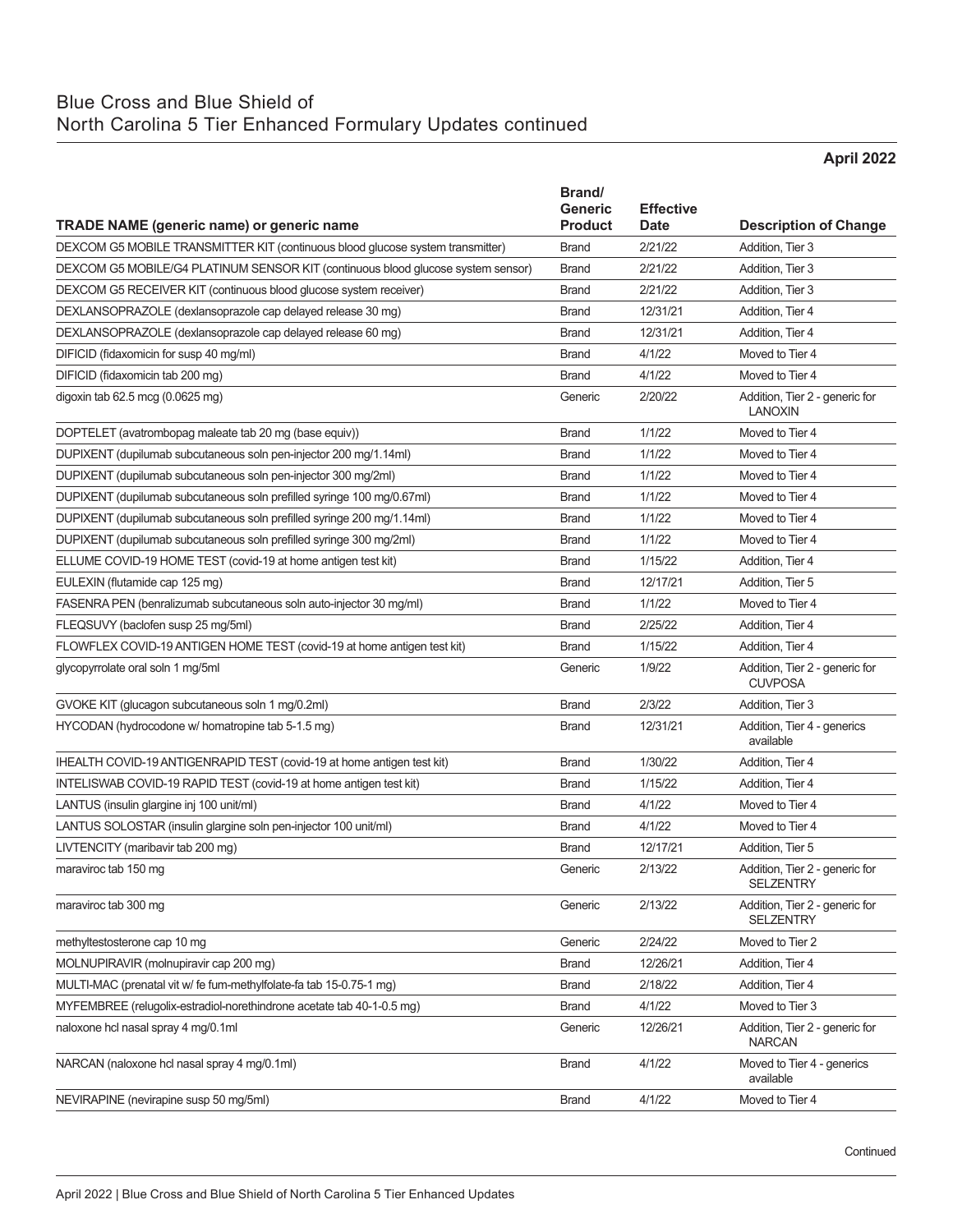## Blue Cross and Blue Shield of

## North Carolina 5 Tier Enhanced Formulary Updates continued

|                                                                                                                 |                                  |                       | April 2022                                      |
|-----------------------------------------------------------------------------------------------------------------|----------------------------------|-----------------------|-------------------------------------------------|
|                                                                                                                 | Brand/                           |                       |                                                 |
|                                                                                                                 | <b>Generic</b><br><b>Product</b> | <b>Effective</b>      |                                                 |
| TRADE NAME (generic name) or generic name<br>NUCALA (mepolizumab subcutaneous solution auto-injector 100 mg/ml) | <b>Brand</b>                     | <b>Date</b><br>1/1/22 | <b>Description of Change</b><br>Moved to Tier 4 |
| NUCALA (mepolizumab subcutaneous solution pref syringe 100 mg/ml)                                               | <b>Brand</b>                     | 1/1/22                | Moved to Tier 4                                 |
|                                                                                                                 |                                  |                       |                                                 |
| NUWIQ (antihemophil fact rcmb(bdd-rfviii, sim) for inj kit 1500 unit)                                           | <b>Brand</b>                     | 2/13/22               | Addition, Tier 5                                |
| NUWIQ (antihemophilic fact rcmb (bdd-rfviii,sim) for inj 1500 unit)                                             | <b>Brand</b>                     | 2/27/22               | Addition, Tier 5                                |
| ON/GO COVID-19 ANTIGEN SELF-TEST (covid-19 at home antigen test kit)                                            | <b>Brand</b>                     | 1/15/22               | Addition, Tier 4                                |
| OPZELURA (ruxolitinib phosphate cream 1.5%)                                                                     | <b>Brand</b>                     | 12/20/21              | Moved to Tier 4                                 |
| OXBRYTA (voxelotor tab for oral susp 300 mg)                                                                    | <b>Brand</b>                     | 1/7/22                | Addition, Tier 5                                |
| OXYCODONE AND ACETAMINOPHEN (oxycodone w/ acetaminophen tab 7.5-300 mg)                                         | <b>Brand</b>                     | 12/5/21               | Addition, Tier 4                                |
| PAXLOVID (nirmatrelvir tab 20 x 150 mg & ritonavir tab 10 x 100 mg pak)                                         | <b>Brand</b>                     | 1/2/22                | Addition, Tier 4                                |
| PFIZER-BIONTECH COVID-19VACCINE/ADULT RTU (covid-19 mrna vac tris-sucrose-pfizer im<br>susp 30 mcg/0.3ml)       | <b>Brand</b>                     | 10/29/21              | Addition, Tier 3                                |
| PREVNAR 20 (pneumococcal 20-valent conjugate vaccine sus pref syr 0.5 ml)                                       | <b>Brand</b>                     | 1/28/22               | Addition, Tier 3                                |
| PURE COMFORT 3-BALL BREATH EXERCISER (respiratory therapy supplies - devices)                                   | <b>Brand</b>                     | 12/26/21              | Addition, Tier 4                                |
| QUADRACEL (diph-tetanus-acell pert-polio, ipv vacc susp pref syr 0.5 ml)                                        | <b>Brand</b>                     | 2/20/22               | Addition, Tier 3                                |
| QUICKVUE AT-HOME COVID-19 TEST (covid-19 at home antigen test kit)                                              | <b>Brand</b>                     | 1/15/22               | Addition, Tier 4                                |
| RECORLEV (levoketoconazole tab 150 mg)                                                                          | <b>Brand</b>                     | 1/28/22               | Addition, Tier 5                                |
| RESTASIS (cyclosporine (ophth) emulsion 0.05%)                                                                  | <b>Brand</b>                     | 2/17/22               | Moved to Tier 2 - generics<br>available         |
| RIASTAP (fibrinogen conc (human) inj approximately 1 gm (900-1300 mg))                                          | <b>Brand</b>                     | 2/3/22                | Addition, Tier 5                                |
| RINVOQ (upadacitinib tab er 24hr 30 mg)                                                                         | <b>Brand</b>                     | 1/23/22               | Addition, Tier 4                                |
| SEGLENTIS (celecoxib-tramadol hcl tab 56-44 mg)                                                                 | <b>Brand</b>                     | 2/18/22               | Addition, Tier 4                                |
| selegiline hcl tab 5 mg                                                                                         | Generic                          | 12/19/21              | Moved to Tier 2                                 |
| SEMGLEE (insulin glargine-yfgn inj 100 unit/ml)                                                                 | <b>Brand</b>                     | 4/1/22                | Moved to Tier 3                                 |
| SEMGLEE (insulin glargine-yfgn soln pen-injector 100 unit/ml)                                                   | <b>Brand</b>                     | 4/1/22                | Moved to Tier 3                                 |
| SOAANZ (torsemide tab 20 mg)                                                                                    | <b>Brand</b>                     | 2/4/22                | Addition, Tier 4                                |
| SOAANZ (torsemide tab 40 mg)                                                                                    | <b>Brand</b>                     | 1/21/22               | Addition, Tier 4                                |
| SOAANZ (torsemide tab 60 mg)                                                                                    | <b>Brand</b>                     | 1/21/22               | Addition, Tier 4                                |
| SOMATULINE DEPOT (lanreotide acetate extended release inj 120 mg/0.5ml)                                         | <b>Brand</b>                     | 3/1/22                | Removed from formulary                          |
| SOMATULINE DEPOT (lanreotide acetate extended release inj 60 mg/0.2ml)                                          | <b>Brand</b>                     | 3/1/22                | Removed from formulary                          |
| SOMATULINE DEPOT (lanreotide acetate extended release inj 90 mg/0.3ml)                                          | <b>Brand</b>                     | 3/1/22                | Removed from formulary                          |
| SUMATRIPTAN SUCCINATE REFILL (sumatriptan succinate solution cartridge 4 mg/0.5ml)                              | <b>Brand</b>                     | 4/1/22                | Moved to Tier 4                                 |
| SUMATRIPTAN SUCCINATE REFILL (sumatriptan succinate solution cartridge 6 mg/0.5ml)                              | <b>Brand</b>                     | 4/1/22                | Moved to Tier 4                                 |
| TAKHZYRO (lanadelumab-flyo soln pref syringe 300 mg/2ml (150 mg/ml))                                            | <b>Brand</b>                     | 3/4/22                | Addition, Tier 5                                |
| TALZENNA (talazoparib tosylate cap 0.5 mg (base equivalent))                                                    | <b>Brand</b>                     | 2/6/22                | Addition, Tier 5                                |
| TALZENNA (talazoparib tosylate cap 0.75 mg (base equivalent))                                                   | <b>Brand</b>                     | 2/6/22                | Addition, Tier 5                                |
| TARPEYO (budesonide delayed release cap 4 mg)                                                                   | <b>Brand</b>                     | 1/14/22               | Addition, Tier 5                                |
| TICOVAC (tick-borne encephalit vac inact susp pref syr 2.4 mcg/0.5ml)                                           | <b>Brand</b>                     | 12/16/21              | Addition, Tier 4                                |
| TIMOLOL MALEATE (timolol maleate tab 20 mg)                                                                     | <b>Brand</b>                     | 4/1/22                | Moved to Tier 4                                 |
| TRAMADOL HYDROCHLORIDE (tramadol hcl oral soln 5 mg/ml)                                                         | <b>Brand</b>                     | 3/4/22                | Addition, Tier 4                                |
| TRIMETHOPRIM (trimethoprim tab 100 mg)                                                                          | <b>Brand</b>                     | 4/1/22                | Moved to Tier 4                                 |
| VAXNEUVANCE (pneumococcal 15-valent conjugate vaccine sus pref syr 0.5 ml)                                      | <b>Brand</b>                     | 1/28/22               | Addition, Tier 3                                |
| WELIREG (belzutifan tab 40 mg)                                                                                  | <b>Brand</b>                     | 4/1/22                | Moved to Tier 4                                 |
|                                                                                                                 |                                  |                       |                                                 |